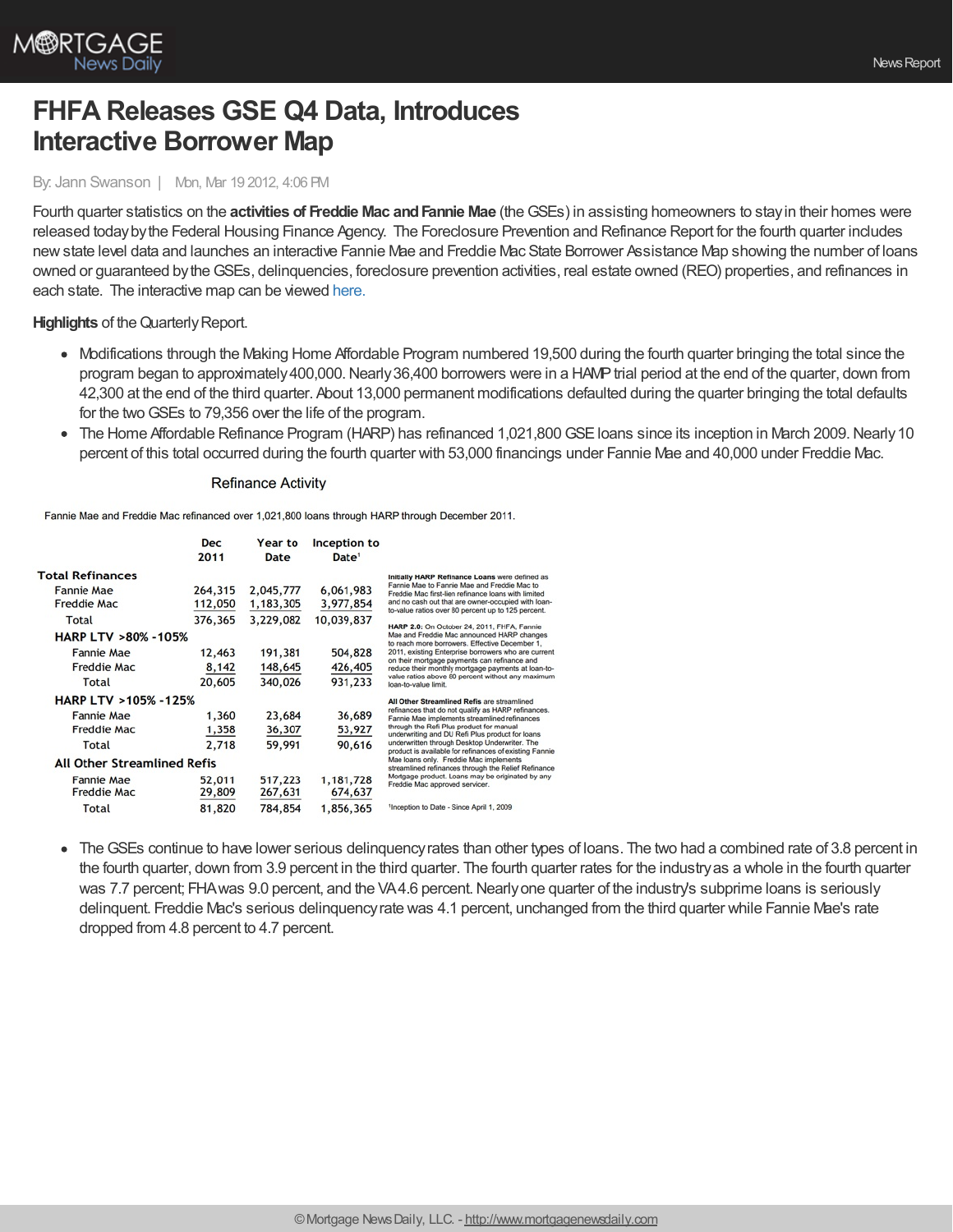

<sup>1</sup> Includes loans with missing original credit score.

<sup>2</sup> 90 days or more delinquent, or in the process of foreclosure.

- GSE loans that have gone through HAMP modifications perform much better than GSE loans that were modified through other programs. This has been true since the beginning of HAMP and for both Freddie Mac and Fannie Mae mortgages
- Both Freddie Mae and Fannie Mae Ioans continue to perform well after modification. Nine months after modification over 73 percent of GSE loans are current and performing.

#### Fannie Mae's HAMP and Non-HAMP Performance

Loans modified through HAMP perform better after modification compared with Non-HAMP modifications.

#### Modified Loans - Performance Three Months after Modification

| <b>HAMP</b>            |      |      |                                    |     |     |                               |     |     | Non-HAMP                                                    |          |      |                                    |     |                |     |     |      |
|------------------------|------|------|------------------------------------|-----|-----|-------------------------------|-----|-----|-------------------------------------------------------------|----------|------|------------------------------------|-----|----------------|-----|-----|------|
|                        | 4009 | 1010 |                                    |     |     | 2010 3010 4010 1011 2011 3011 |     |     |                                                             | 4009     |      | 1010 2010 3010 4010 1011 2011      |     |                |     |     | 3Q11 |
| Current and Performing | 85%  | 86%  | 80%                                | 78% | 81% | 86%                           | 86% | 86% | Current and Performing                                      | 74%      | 74%  | 78%                                | 79% | 80%            | 80% | 78% | 80%  |
| 30-59 Days Delinquent  | 8%   | 7%   | 11%                                | 12% | 10% | 8%                            | 8%  | 8%  | 30-59 Days Delinquent                                       | 15%      | 16%  | 12%                                | 11% | 11%            | 11% | 11% | 11%  |
| 60+ Days Delinquent    | 7%   | 7%   | 9%                                 | 11% | 10% | 6%                            | 6%  | 6%  | 60+ Days Delinquent                                         | 11%      | 9%   | 10%                                | 10% | 8%             | 9%  | 11% | 9%   |
|                        |      |      |                                    |     |     |                               |     |     | Modified Loans - Performance Six Months after Modification  |          |      |                                    |     |                |     |     |      |
| <b>HAMP</b>            |      |      |                                    |     |     |                               |     |     |                                                             | Non-HAMP |      |                                    |     |                |     |     |      |
|                        |      |      | 4Q09 1Q10 2Q10 3Q10 4Q10 1Q11 2Q11 |     |     |                               |     |     |                                                             |          |      | 4Q09 1Q10 2Q10 3Q10 4Q10 1Q11 2Q11 |     |                |     |     |      |
| Current and Performing | 81%  | 81%  | 76%                                | 77% | 79% | 81%                           | 81% |     | Current and Performing                                      | 61%      | 62%  | 70%                                | 74% | 75%            | 73% | 71% |      |
| 30-59 Days Delinquent  | 9%   | 9%   | 12%                                | 10% | 10% | 9%                            | 9%  |     | 30-59 Days Delinquent                                       | 17%      | 17%  | 13%                                | 12% | 12%            | 13% | 13% |      |
| 60+ Days Delinquent    | 10%  | 9%   | 13%                                | 13% | 11% | 10%                           | 10% |     | 60+ Days Delinquent                                         | 22%      | 21%  | 16%                                | 14% | 13%            | 14% | 15% |      |
|                        |      |      |                                    |     |     |                               |     |     | Modified Loans - Performance Nine Months after Modification |          |      |                                    |     |                |     |     |      |
| <b>HAMP</b>            |      |      |                                    |     |     |                               |     |     |                                                             | Non-HAMP |      |                                    |     |                |     |     |      |
|                        | 4009 | 1Q10 | 2010 3010 4010 1011                |     |     |                               |     |     |                                                             | 4009     | 1010 | 2Q10                               |     | 3010 4010 1011 |     |     |      |
| Current and Performing | 76%  | 76%  | 74%                                | 76% | 76% | 77%                           |     |     | Current and Performing                                      | 57%      | 55%  | 67%                                | 71% | 69%            | 68% |     |      |

| ,我们的人们也不能不能不能不能不能不能不能不能不能不能不能不能不能不能。""我们,我们也不能不能不能不能不能不能不能不能不能不能不能不能不能不能不能不能不能不能 |  |  |  |
|----------------------------------------------------------------------------------|--|--|--|
|                                                                                  |  |  |  |
|                                                                                  |  |  |  |
|                                                                                  |  |  |  |
|                                                                                  |  |  |  |
|                                                                                  |  |  |  |

60+ Days Delinquent

29% 28% 24% 17% 17% 18%